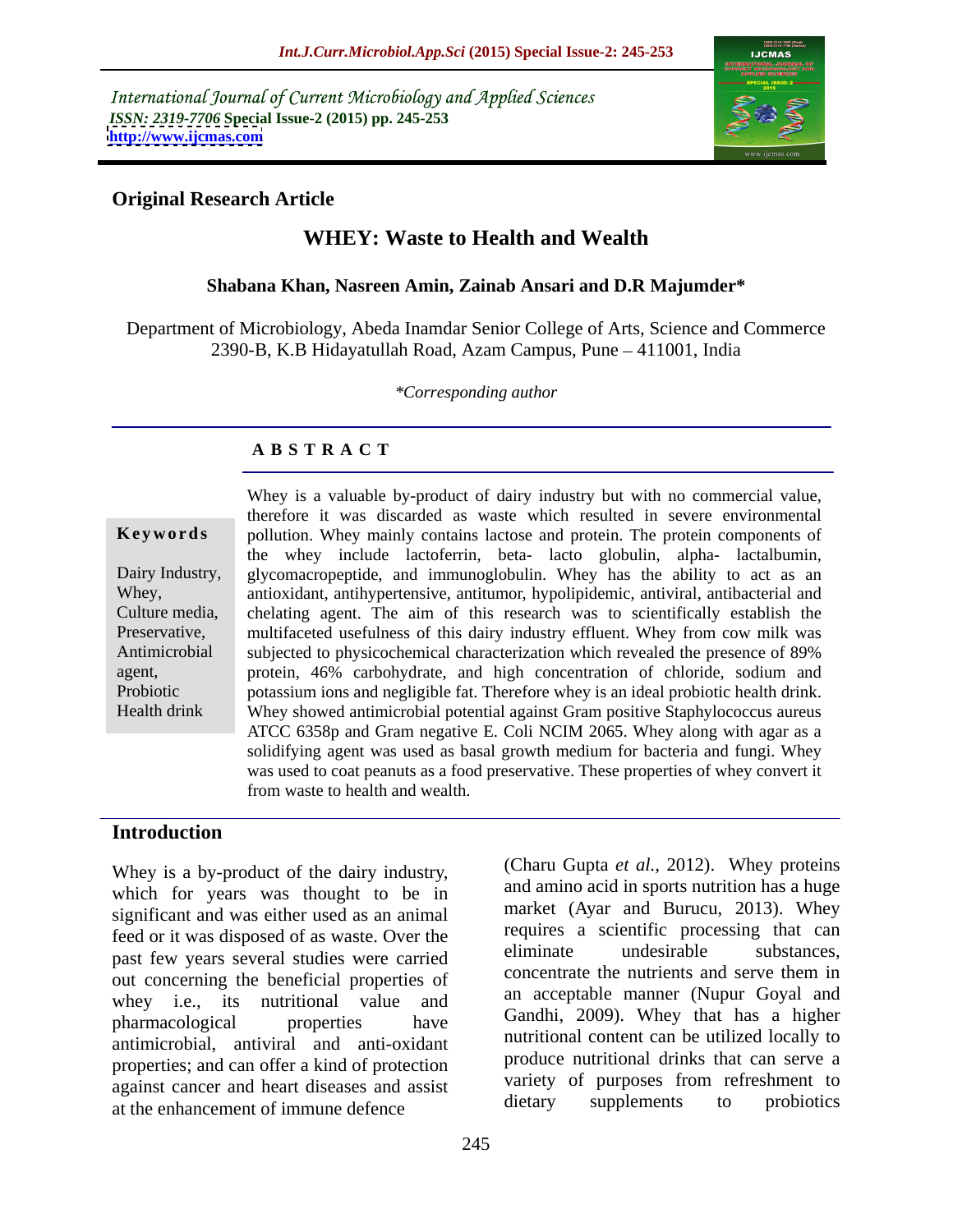(Perasiriyan *et al.,* 2013). The use of whey as edible films and coatings in food method-DNSA reagent 1ml, distilled water protection and preservation has recently 8ml. Total fat was estimated by Gerber's increased since they offer several method. Electrolytes were determined by advantages over synthetic materials, such as being biodegradable and environmentally friendly (Manab *et al.,* 2010). Antimicrobial **Whey media:** Whey - Agar- 2.5 gm was substances incorporated into edible films autoclaved, and Test organism used can control microbial contamination of Escherichia coli, Staphylococcus aureus and foods by reducing the growth rate and/or fungi. The cultures were streaked on whey inactivating target microorganisms (Badr *et*  media plates and the plates were incubated *al.,* 2013). The main purpose for edible films at 37<sup>o</sup>C for 24hrs. from biopolymers is to control mass transfer of multiple compounds including gas, **Antimicrobial activity:** Whey sample, aroma, oil and water vapour into or out of a Standard bacterial culture (*Staphylococcus* food, preserving food quality (Regalado *et aureus* ATCC 6358p and *Escherichia coli al.,* 2006). Whey is thought to exert its NCIM 2065), sterile micro tips (0.1 ml and effects by conversion of the amino acid cysteine to glutathione, a potential distilled water, Grover and Randal medium. intracellular anti-oxidant (Khaled G. Abdel- The suspension of *S. aureus* and *E. coli* were Wahhab *et al.*, 2013). Whey based tea is prepared. OD of bacterial suspension of 0.1 reported to be a healthy drink (Perasiriyan *et*  was adjusted at 620nm. 0.1mlof saline Persivies or  $\mu$ , 2013). This use of when **Excelling Sugars was estimated by Core is a substanting or**  $\mu$ **, 2013). The use of when the substanting by Defere the contentration and preservation has recently the molecular w** 

# **Material and Methods**

isolation of Lactic Acid bacteria was done galactose, glucose, maltose, mannitol, and lactose was performed.

method; -Alkaline solution 5ml to maintain film and food integrity).

Flame Ionization method.

at  $37^{\circ}$ C for 24hrs.

*al.,* 2013). suspension of test organism was inoculated 1ml), Cork borer, Alcohol 70%, Sterile into the sterilized seed agar butt.

**Macroscopic and microscopic** agar plate and allows it to solidify. Cork **characterization of whey** borer was sterilized by using alcohol. The Whey sample from cow milk was collected, sample (100µl) was transferred in each on MRS media, microscopic and 24hrs. After incubation the zone of biochemical characterization-sucrose, inhibition was recorded and compared with The mixture was poured into sterile base wells were prepared in each plate. Whey plate. Plates were incubated at 37ºC for Standard penicillin concentration.

**Physicochemical properties of whey** were heated in water bath for denaturation Total protein was estimated by Folin Lowry water insolubility which may be beneficial FolinC reagents 0.5ml temperature. Thus whey forms film on the Total carbohydrate was estimated by Phenol 3 months and uncoated nuts were kept as Sulphuric method-5% of aqueous phenol control. The shelf life of coated and **Whey coating**: 50 ml of Whey solution at 90ºC for 30 min (heat treatment promotes to maintain film and food integrity). Resulting solution is rapidly cooled at room nut surface. Whey coated nuts were kept for uncoated nuts was checked.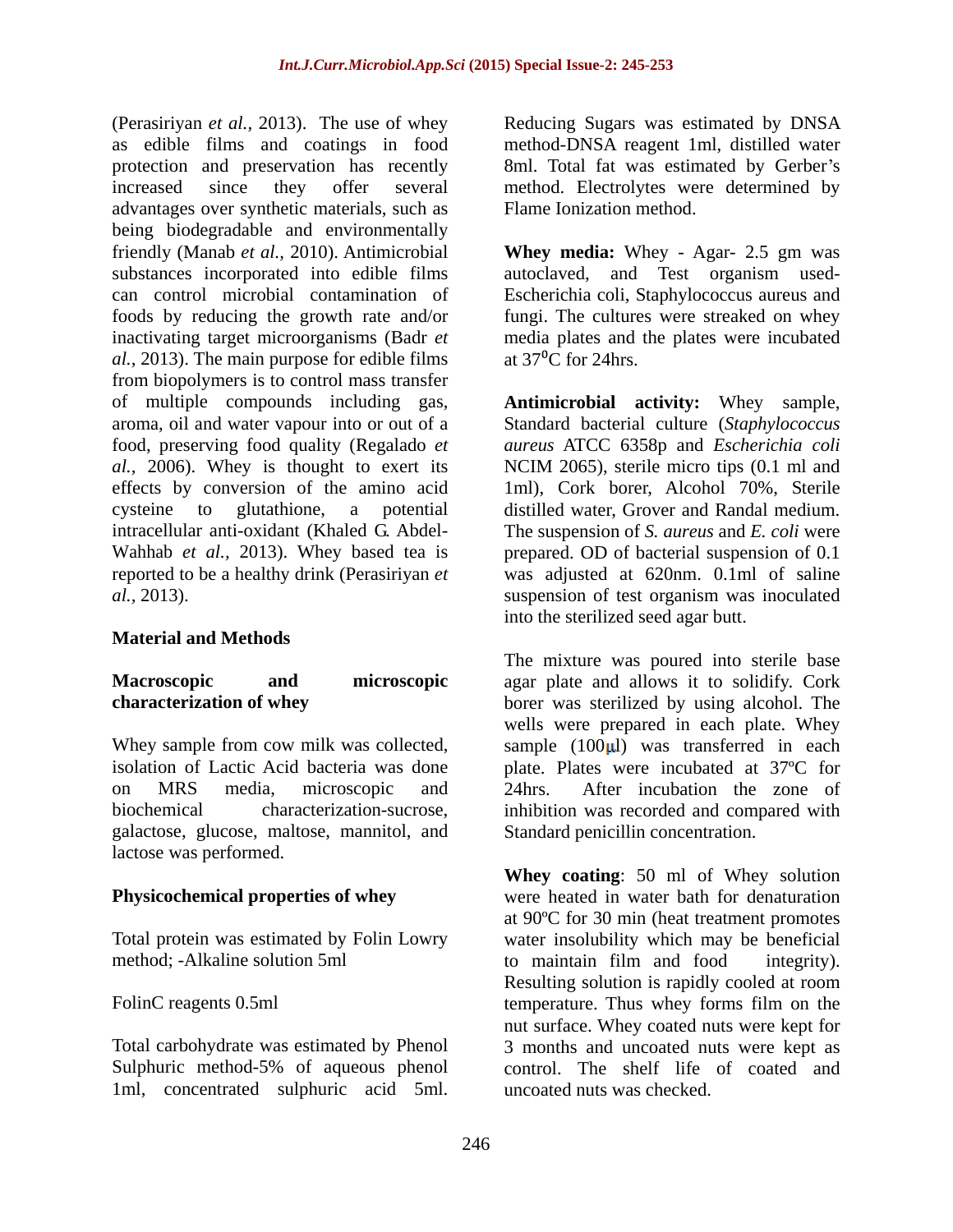### **Antifungal testing for whey preservatives**

Nuts/peanuts, Whey sample 50 ml, Crucible. Denatured whey was directly applied to nuts Solution of whey sample which was used for and some nuts were kept (without applying coating (denatured and solidified solution) denatured whey) as control. Thin whey film was inoculated with Aspergillus culture on nuts was formed successfully and it was kept for 48 hrs as normal whey (Without proved that this coating increases the shelf denatured and solidified) solution was also life of nuts and was observed for 3 months inoculated with Aspergillus culture as a control.

**Whey tea**: Fresh whey 50 ml, green tea bags. Whey was heated and green tea bags was used to make whey tea.

high protein, high electrolyte and low fat which can therefore be used as a health health henefits. drink as shown in figure 3 and 4.

Whey showed antimicrobial property against

*E. coli* (Fig. 7), *S. aureus* (Fig. 8) and fungi (Fig. 9).

### **Whey coating (Fig. 10):**

denatured whey) as control. Thin whey film (continuing).

### **Antifungal testing for whey as preservative (Fig. 11 and 12)**

**Results and Discussion** development of probiotic products largely **Isolation of Lactic acid bacteria from** from the characterization, that whey Whey sample:  $\blacksquare$  contains high electrolyte high protein, low All the tests performed were in triplicates. super rich in protein, vitamin, and minerals. Results of every test performed are given as Whey can be used as an electrolyte health an average of the triplicate data.  $\frac{d}{dx}$  drink, and it provide a good basal media for The whey samples were streaked on MRS negative organism including fungi. Whey plates and incubated at 37°C for 24 hours can be used as edible preservative in the (Fig. 1). A Gram positive bacillus was form of films which can serve as carrier for observed (Fig. 2). a wide range of food additives including The physiochemical and chemical properties product shelf-life and reduce the risk of of whey were studied and tabulated in tables pathogen growth on the surface of food 3 and 4. It was estimated that whey content products. "Whey Tea" acts as excellent It is becoming more and more evident that depends on their quality. It was observed fat, and low carbohydrate content. Whey is isolation of Gram positive and gram various antimicrobials, which can extend antioxidant, anticancer and has numerous health benefits.

**Antimicrobial activity (Fig 5 and 6):** Staphylococcus aureus ATCC 6358p and protein content is more and the carbohydrate Escherichia coli NCIM 2065. and fat content was negligible as compared **Whey media**: Goyal and D.N. Gandhi 2009).Whey turned Whey used as culture media for isolation of mineral concentration was high and fat The value of physiochemical properties like fats, proteins, minerals like sodium, potassium, chloride& lactose were comparable. The amount of electrolyte and to that of the same reference paper (Nupur out to be the best electrolyte drink where concentration was less.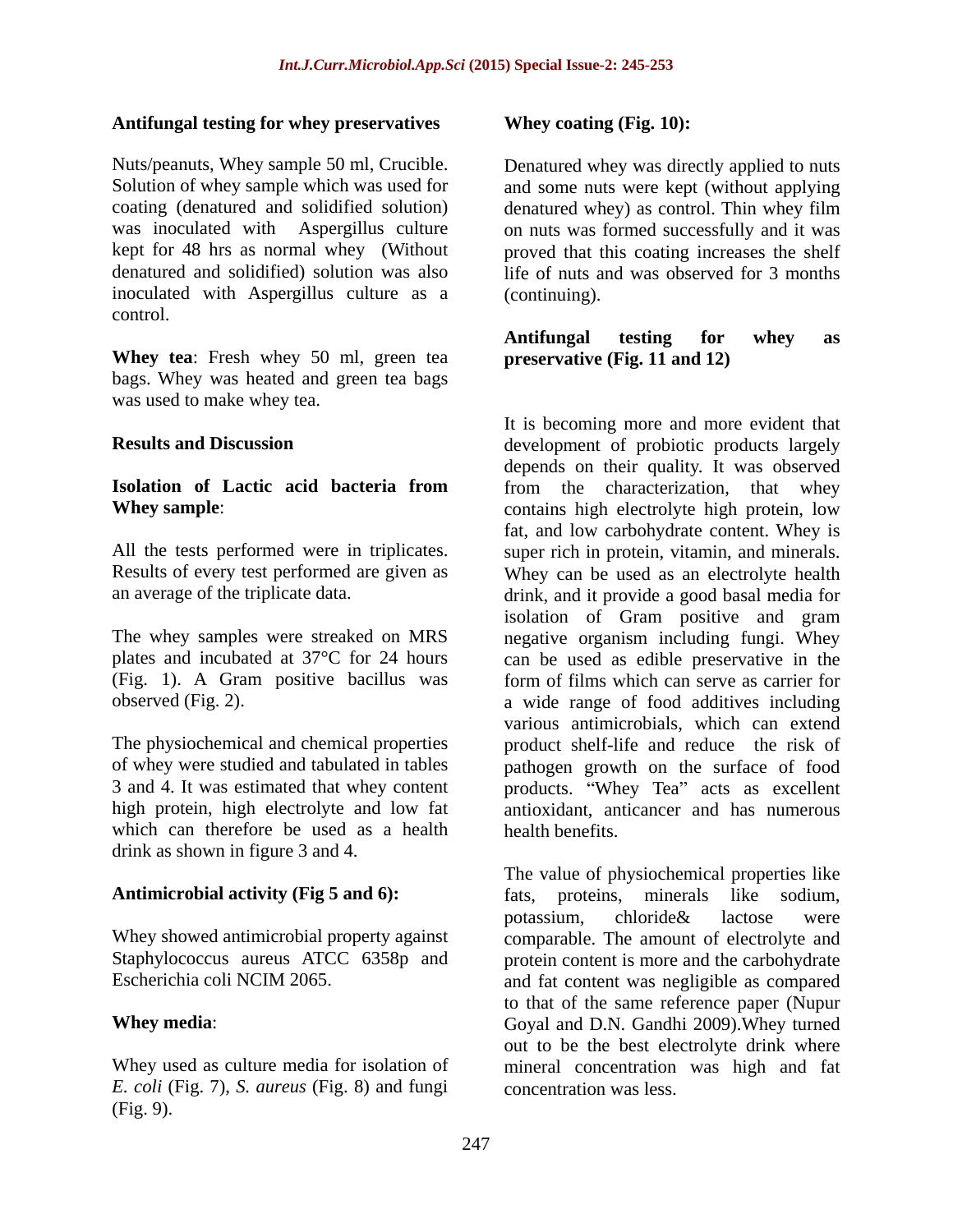### *Int.J.Curr.Microbiol.App.Sci* **(2015) Special Issue-2: 245-253**

| Components         | Sample               |
|--------------------|----------------------|
| Sodium $(mg/l)$    | $34.26 \pm 1.68$     |
| Potassium $(mg/l)$ | $98.67 \pm 4.54$     |
| Chloride(mg/l)     | 100<br>$100 \pm 1.2$ |

# **Table.1** Physiochemical properties of whey sample

The electrolytes were determined by Flame Ionization.

The sodium content was34.26±1.68mg/l,Potassium content was98.67±4.54mg/l, and Chloride content was  $100\pm1.2$ content was  $100\pm1.2$ 

## **Table.2** Chemical properties of whey sample

| Sr. no. | Protein              | Carbohydrate         | <b>Reducing sugar</b>        |
|---------|----------------------|----------------------|------------------------------|
|         | concentration(mg/ml) | concentration(mg/ml) | $\vert$ concentration(mg/ml) |
| .       | 0.89                 | (1.46)               | . V.4 !                      |

The concentration of protein in whey sample was 0.7 mg/ml, total carbohydrate was 0.46mg/ml, and reducing sugar was 0.41mg/l

### **Fig.1** Growth of Lactobacilli spp.on MRS plate



**Fig.2** Gram positive rods

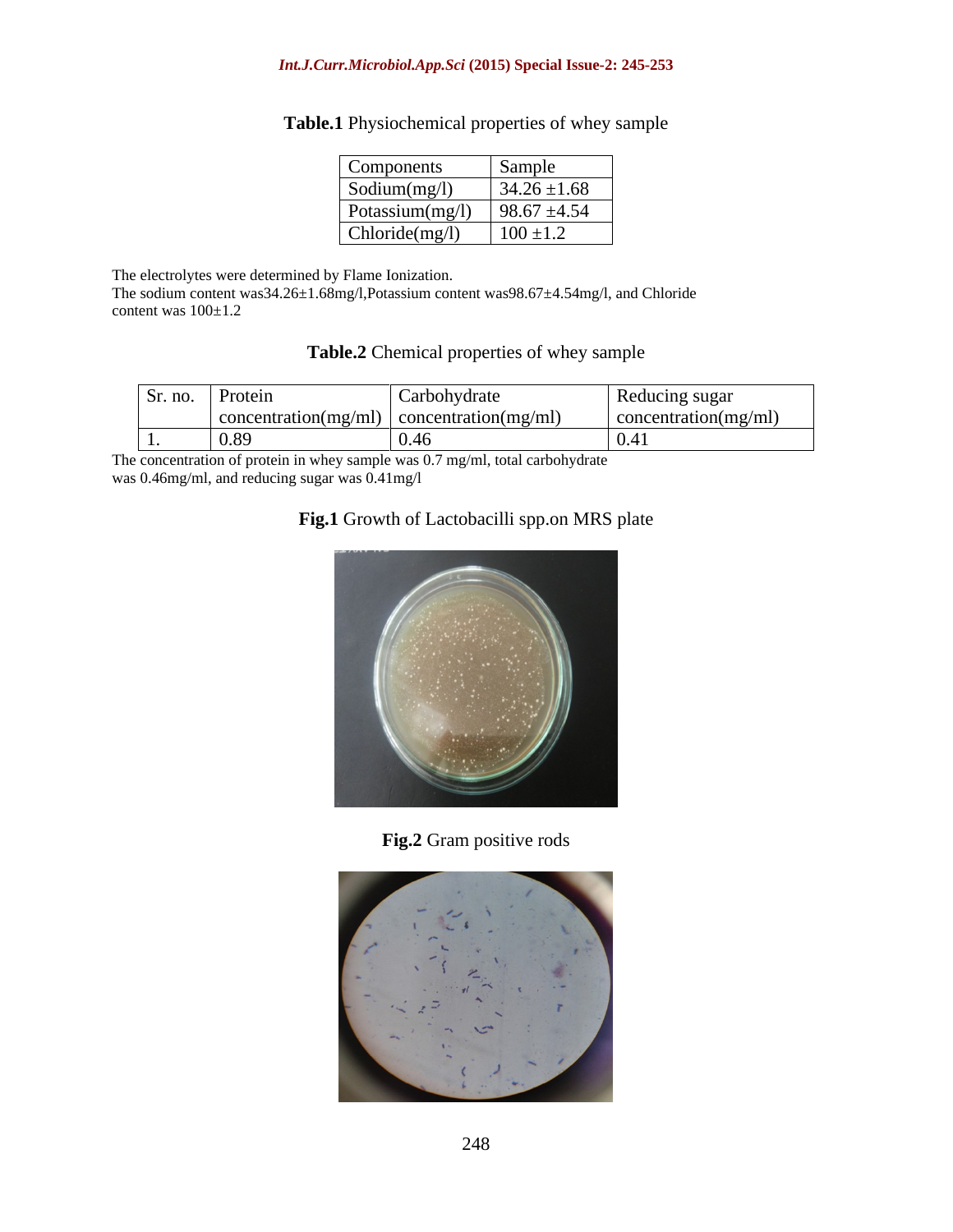**Fig.3** Flavoured whey health drink contains fresh whey sample with flavouring agent- vanilla



**Fig.4** Antioxidant whey tea prepared by heating whey and adding tea bags to it



**Fig.5** Zone of inhibition against *S. aureus*

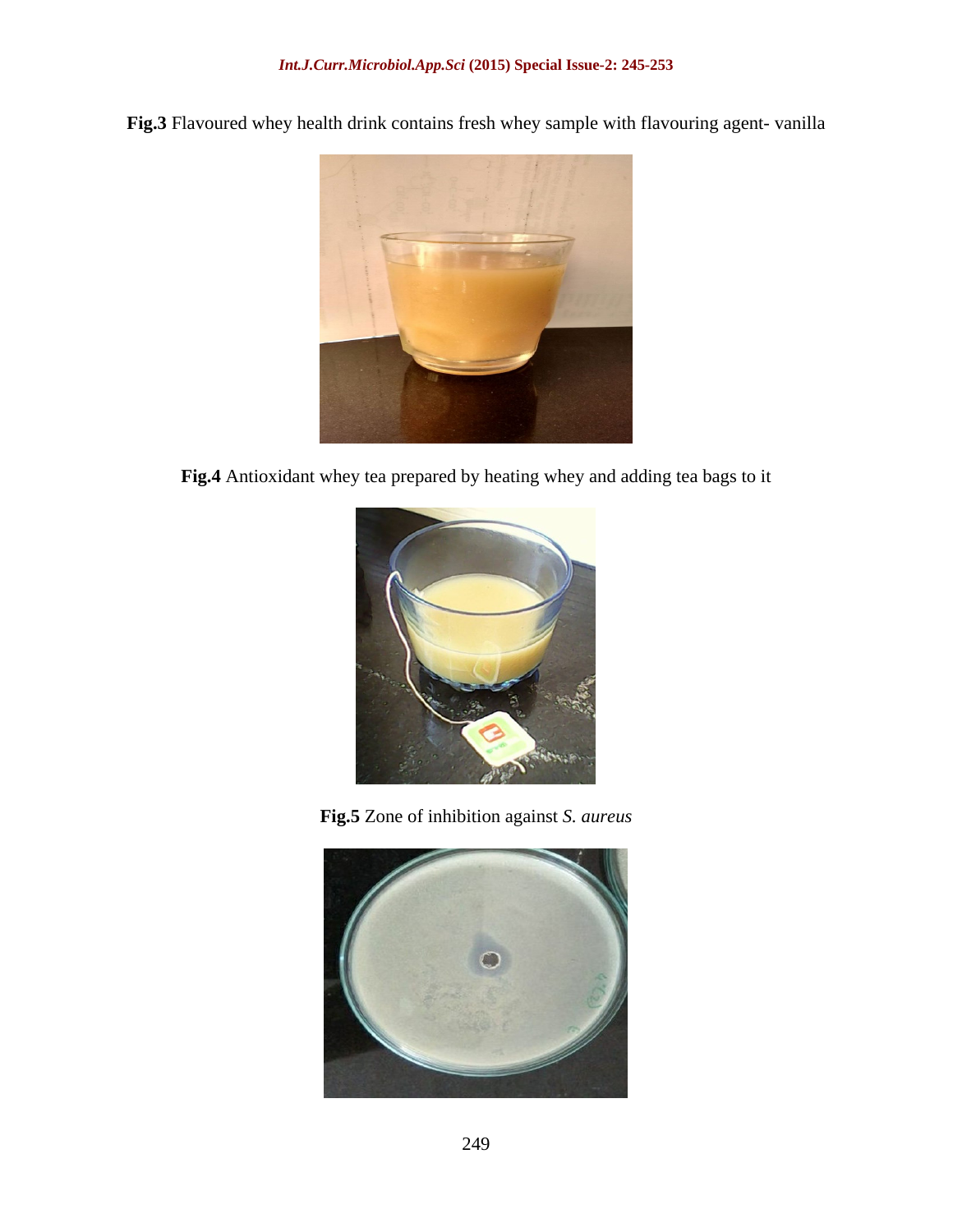**Fig.6** Zone of inhibition against *E. coli*







**Fig.8** Isolation of *S. aureus* in whey media

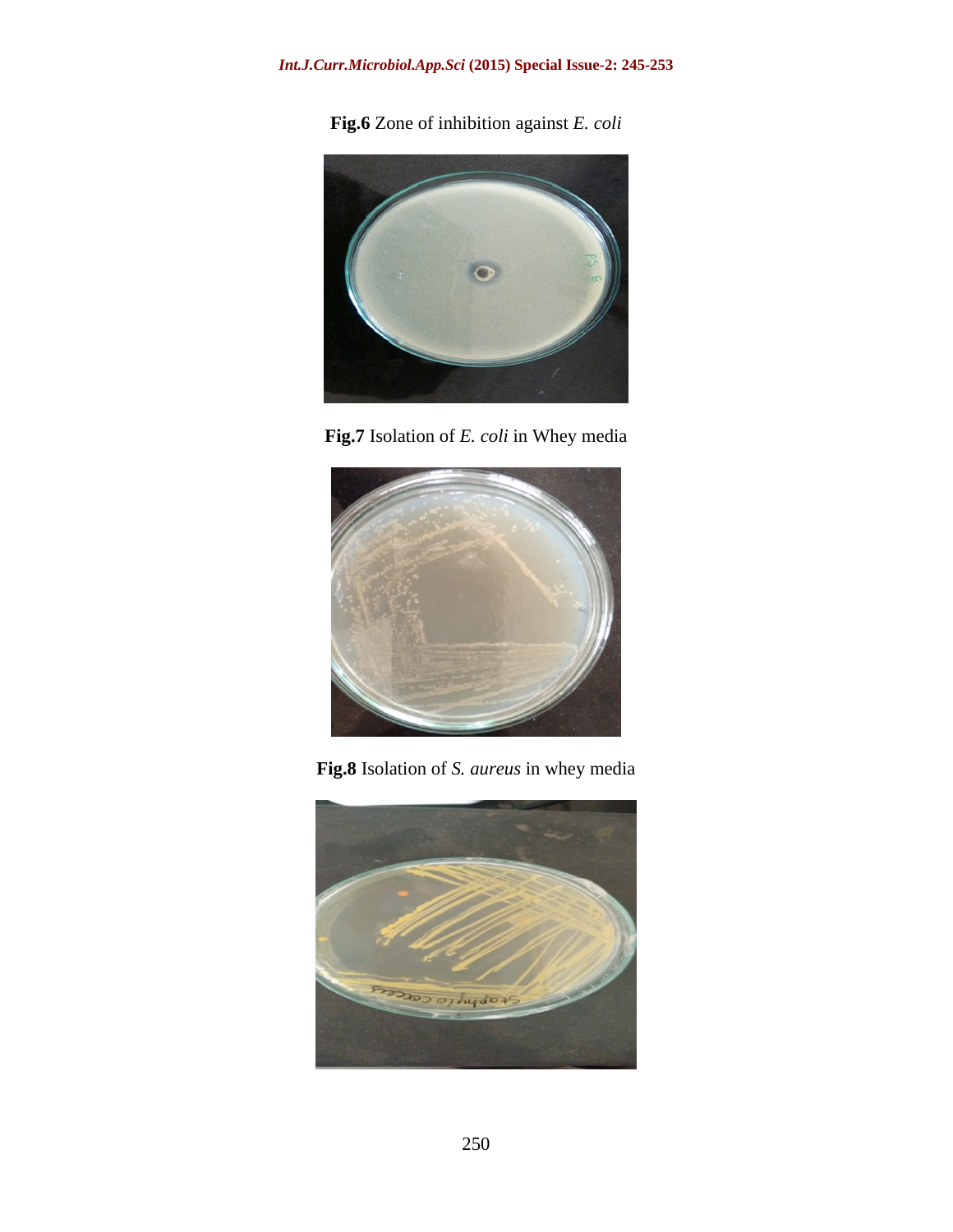**Fig.9** Isolation of fungi in whey media



Fig.10 Peanuts coating a. whey coated nuts; b. nuts without whey coating



**Fig.11** No growth was seen in Whey (denatured and solidified whey)

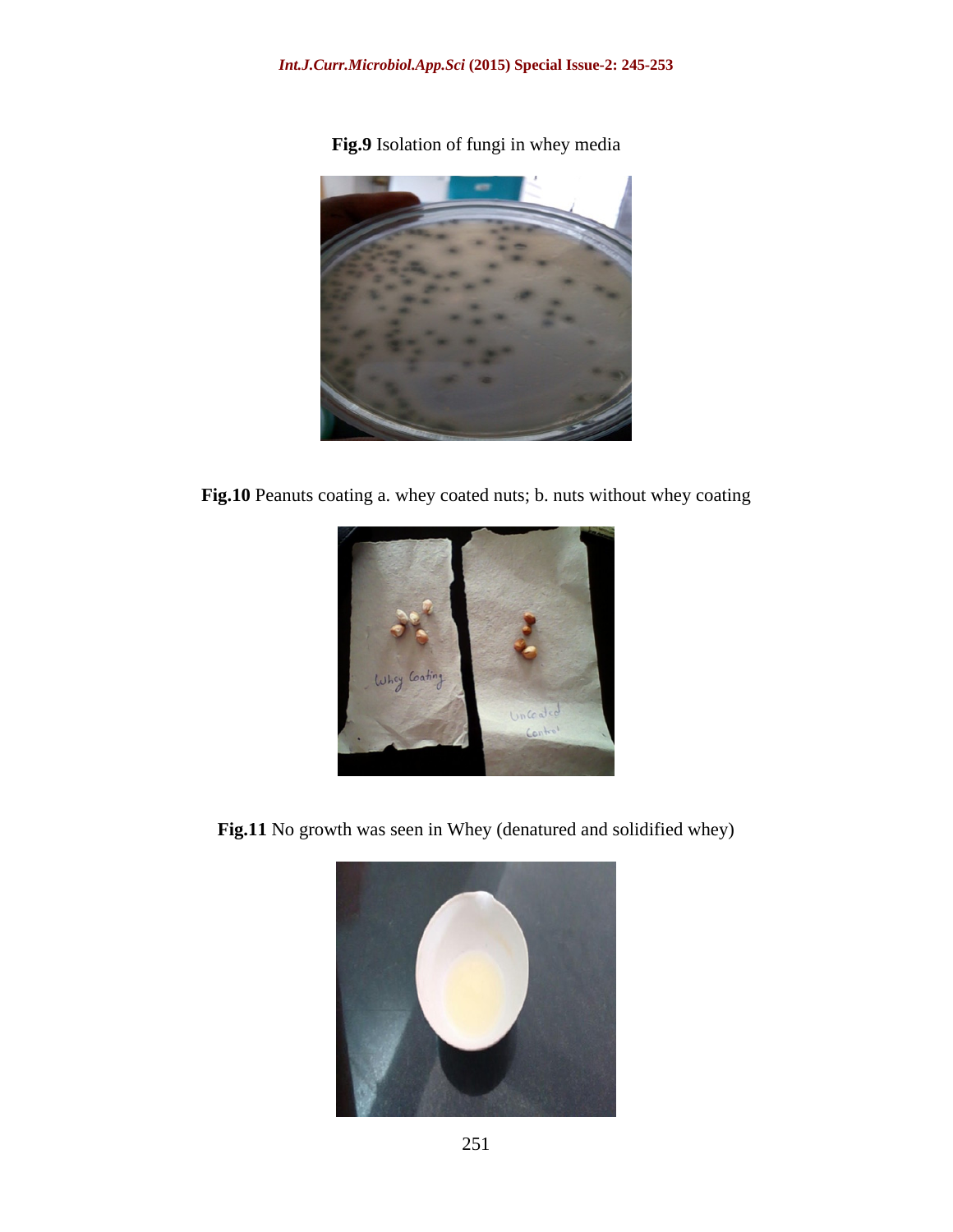### *Int.J.Curr.Microbiol.App.Sci* **(2015) Special Issue-2: 245-253**

**Fig.12** Growth was seen in control whey



Hence whey is more suitable for the 2006). The "Whey tea" prepared with green preparation of whey based beverages or tea bags received wide acceptability in terms electrolyte drink for the replenishment of the of appearance, colour, flavour and taste. lost minerals. Probiotics are used in health Whey contains many essential amino acids applications in order to maintain healthy gut micro flora, including a reduction in detrimental bacteria such as, Staphylococcus polyphenol which are abundant in tea aureus and *E. coli* and an increase in leaves. Hence combining tea with whey beneficial bacteria such as Lactobacillus yield a healthy beverage enriched with spp. and *Bifidobacterium*. Whey act as polyphenol (Perasiriyan *et al.,* 2013). excellent antimicrobial agent against gram Therefore, whey previously designated as positive as it affects the cell wall formation waste could be converted to health to in pathogenic Gram positive bacteria and gram negative bacteria. It acts as a complete food for the growth of microorganism (Badr effluent into value added products like *et al.,* 2013). This waste can be converted a dehydrated culture media for growing value added product like using whey agar microbes, health drink, food preservative basal medium for isolation of and antimicrobial agent and whey tea which microorganisms (VethaKanraj Helen Shiphrah *et al.,* 2012). Antimicrobial substances incorporated into edible films can control microbial contamination of foods by reducing the growth rate and We would like to thank Dr. E. M Khan, inactivating target microorganisms. Whey Principal, AbedaInamdar Senior College for edible films provide mechanical integrity by providing us with the necessary and a selective barrier to oxygen which have potential to increase the shelf life of foods such as peanuts by reducing lipid oxidation References rate. Thus whey acts as preservatives. It increases the shelf life of food at the same Ayar, A.,Burucu, H. 2013. Effect of whey Hence whey is more saitable for the "2006). The "Whey tast" prepared with green the electrolyte drink for the replemation of the preparence colour. Rover and taste.<br>electrolyte drink for the replemation of the speaker of a

like leucine, isoleucine, most of the water soluble vitamins and minerals. It lacks improve quality of life. The dairy industries should take the initiative to convert this acts as an excellent antioxidant.

### **Acknowledgement**

We would like to thank Dr. E. M Khan, providing us with the necessary infrastructure conducive for research.

### **References**

fractions on microbial and